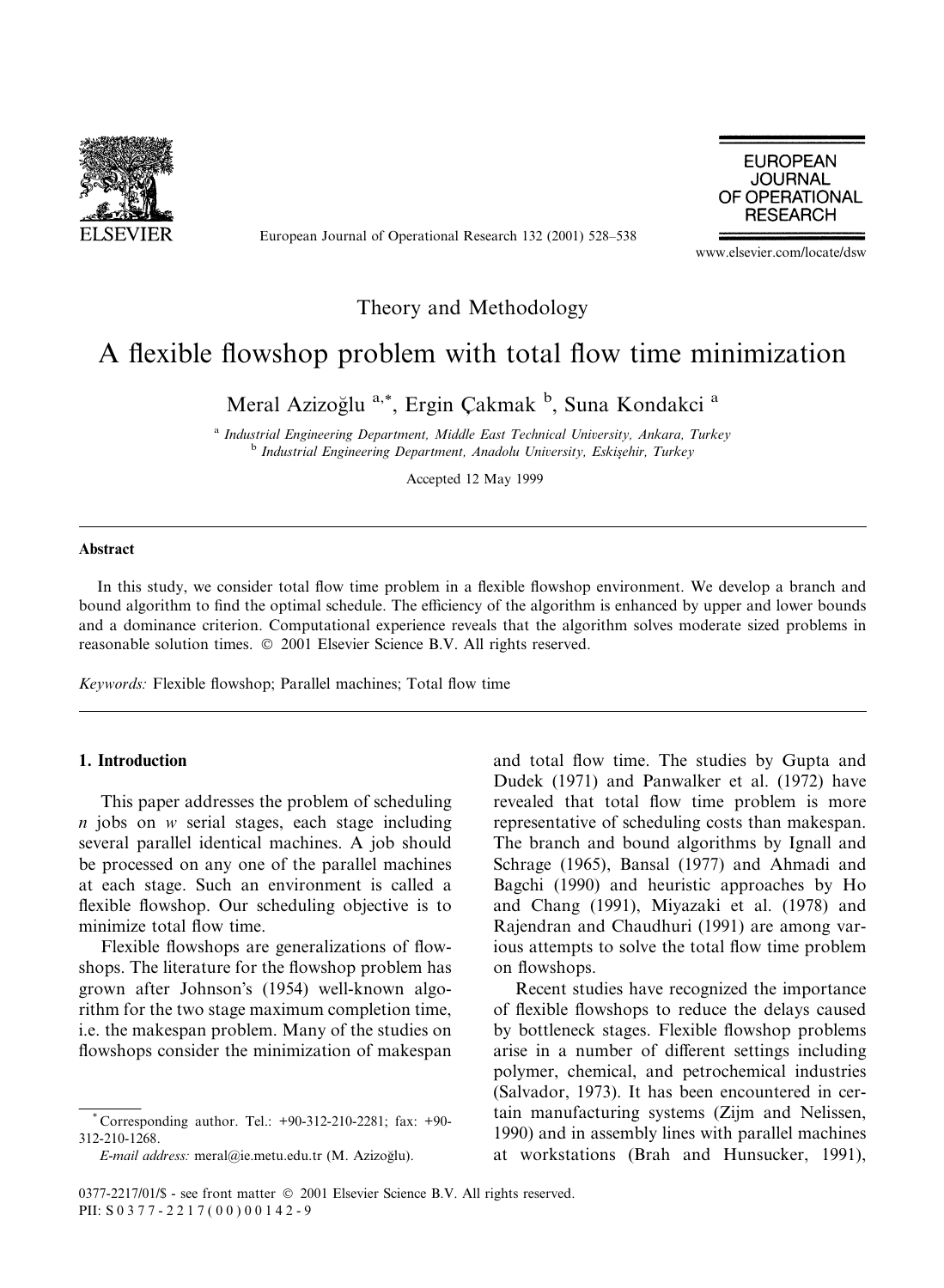electronics industry (Guinet and Solomon, 1996) and textile industry (Guinet, 1991).

Many of the studies on flexible flowshops consider makespan minimization. Some special cases of the makespan problem are studied by Arthanari and Ramamurthy (1971), Mittal and Bagga (1972), Murty (1974), Rajendran et al. (1986), Gupta (1988), Gupta and Tunc (1994) and Kim et al. (1998). The studies by Sriskandarajah and Sethi (1989) and Brah and Hunsucker (1991) consider the general flexible flowshop makespan problem. Sriskandarajah and Sethi (1989) study a number of heuristics in terms of their worst and average case performances, whereas Brah and Hunsucker (1991) propose a branch and bound algorithm to find an optimal schedule.

To the best of our knowledge, the only reported research on total flow time problem in flexible flowshops is due to Rajendran and Chaudhuri (1992). The study proposes a branch and bound algorithm to obtain an optimal permutation schedule. In this study, we propose a branch and bound algorithm to find an optimal solution for the total flow time problem in flexible flowshops. This optimal schedule need not be a permutation schedule. The lower bounds and the dominance rule developed considerably reduce the size of the branch and bound tree.

The rest of the paper is organized as follows. In the next section, we define our notation and describe the problem. In Section 3, we present the branch and bound algorithm along with the lower and upper bounds and the dominance theorem. In Section 4, we give the results of our computational experience. We conclude in Section 5.

#### 2. Problem definition

We consider the flowshop scheduling problem. We assume that there are identical parallel machines that are continuously available at each stage. Processing of a job on a machine cannot be interrupted.

Let  $w$  denote the number of stages,  $n$  the number of jobs,  $m_i$  the number of machines at stage *j*,  $p_{ij}$  the processing time of job *i* at stage *j* and  $C_{ii}$  the completion time of job *i* at stage *j*. All jobs follow the same processing order,  $1, 2, \ldots, w$ .

The completion time of job  $i$  in schedule  $S$  is  $C_{iw}(S)$  and the objective is to find  $S^*$  that minimizes total flow time, i.e.

$$
\sum_i C_{i w}(S^*) = \min_{S \in \pi} \bigg\{ \sum_i C_{i w}(S) \bigg\},
$$

where  $\pi$  is the set of all feasible schedules.

Since a special case of our problem, where there is a single machine at each stage has been shown to be NP-hard (Garey et al., 1976) our problem is also NP-hard. When the problem has a single stage, it can be solved in  $O(n \log n)$  complexity (Conway et al., 1967). Assigning jobs to the earliest available machine in the order they appear in the shortest processing time (SPT) list solves the problem.

A common approach to flowshop problems is to use permutation schedules which preserve the same order of assignment at each stage. In our problem, this corresponds to using the same list from which the jobs are assigned to the earliest available machine at each stage. Permutation schedules are not guaranteed to produce optimal solutions except in some restrictive special cases. Note that permutation schedules constitute only  $n!$ of the  $(n!)^w$  possible schedules.

Our approach does not restrict itself with permutation schedules and is guaranteed to find the optimal schedule.

#### 3. The branch and bound algorithm

We solve a branch and bound algorithm for the first stage of our flexible flowshop problem. The end nodes correspond to complete solutions and are listed in nondecreasing order of their flow time values. Starting from the first node of the list, we proceed to the branch and bound procedure of the second stage. The completion times of the jobs at stage 1 are their ready times at stage 2. Similarly the end nodes of stage  $k$  provide ready times for stage  $k + 1$ . A complete solution is obtained when the branch and bound solution of stage  $w$  is reached. We backtrack to a previous stage when